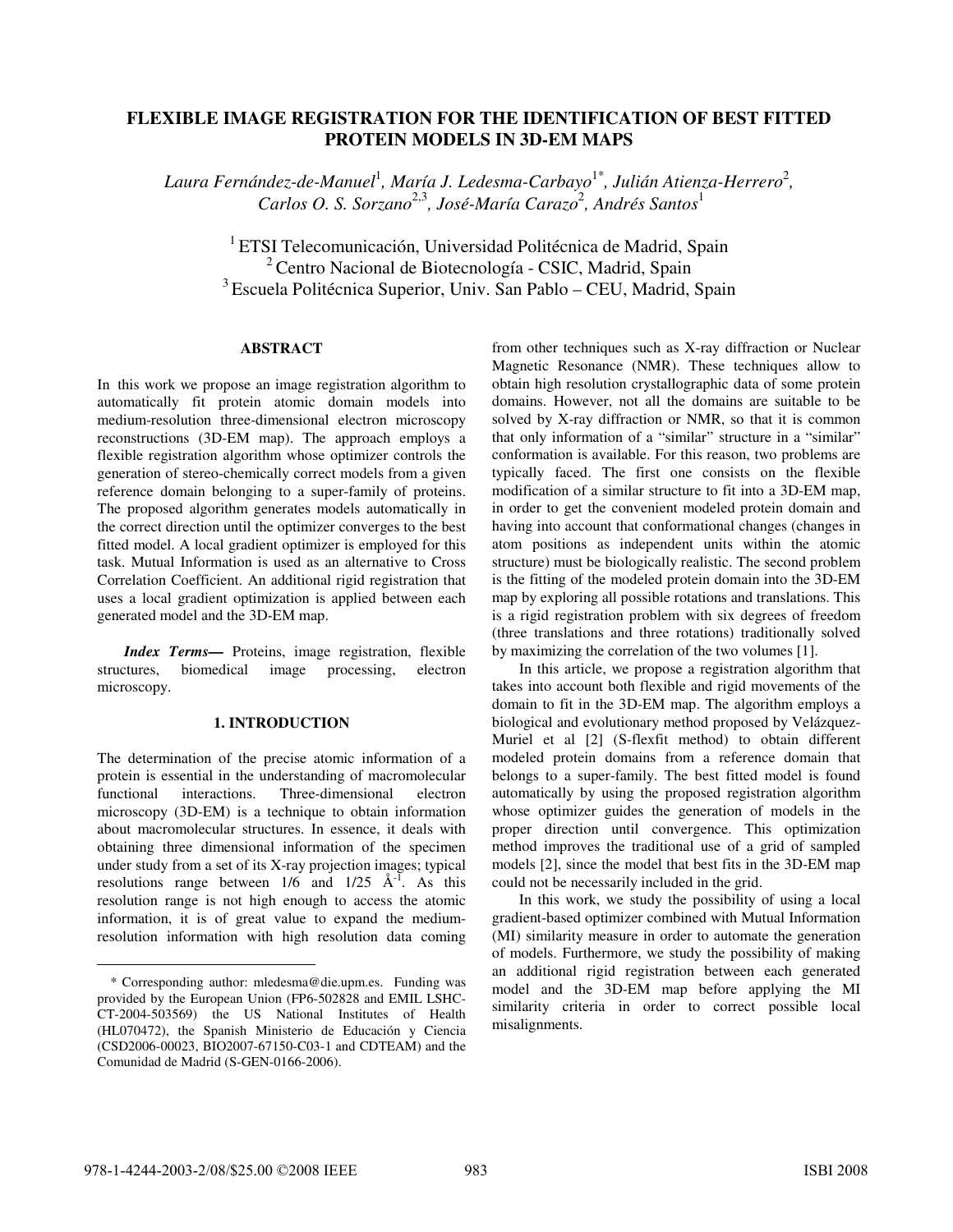

Fig. 1. Diagram of proposed registration steps**.** 

### **2. METHODS**

### **2.1. Flexible and rigid registration scheme.**

In order to build the deformed source domain at each flexible image transformation stage, the proposed registration algorithm employs the generation of models process of the program S-flexfit [2]. S-flexfit builds stereochemically correct and refined deformed models from a reference protein domain belonging to a super-family. It works by studying the evolutionary structural variability that exists among the domains of the super-family as described in the structural database CATH (http://www.cathdb.info) [3]. The space of conformations of the super-family is decomposed by using singular value decomposition (SVD). The first three singular values of SVD  $(\lambda \lambda, \lambda^2)$  and  $(\lambda \lambda)$  codify at least 50% of the structural variability of a super-family [2], so only these three values are used to represent the variational space due to computational power constraints. Consequently, the flexible transformation of the reference domain is defined by  $\lambda I$ ,  $\lambda 2$ and  $\lambda$ <sup>3</sup> and these are the parameters that the proposed registration algorithm optimizes. These parameters must always be in a range that guarantees biologically meaningful deformations. That is made by taking ranges from CDV (coordinate displacement vectors) provided by S-flexfit [2]. Generated atomic models must be converted into a density map with the resolution of the 3D-EM map before registration.

In most cases, modeled domains must be additionally rotated and translated to fit them exactly into the 3D-EM map. For this objective, an additional rigid registration algorithm is incorporated inside the flexible image transformation process. The algorithm should converge to the best fitted model defined by three flexible parameters  $\lambda I$ ,  $\lambda$ 2 and  $\lambda$ 3. There are six additional rigid parameters (three Euler rotations  $\theta$ ,  $\varphi$ ,  $\psi$  and three translations *X*, *Y* and *Z*) that define the transformation applied over the image of the model as a result of the rigid registration algorithm. The rotation center is the center of mass of the 3D-EM images.



Fig. 2. Normalized Mutual Information calculated from 2rdvA0 at different  $(\lambda \hat{I}, \lambda \hat{Z})$  values for the best  $\lambda \hat{Z}$  value.

Figure 1 shows the main steps of the proposed registration technique. The registration algorithm has been implemented in C++ within the framework provided by Insight Segmentation and Registration Toolkit (ITK) [4].

### **2.2. MI Similarity measure**

The similarity measure is employed to establish a level of correspondence between images by comparing pixel intensities or other image features. Many measures have been proposed in the literature [5]. In the context of molecular registration, the similarity measure most widely used is the Cross Correlation Coefficient (CCC) [6]. However, recent studies show that the use of Mutual Information (MI) is a good alternative to be employed in molecular image registration algorithms [7]. The Mutual Information similarity measure does not assume that intensities of homologous voxels are the same, as Cross Correlation does, and consequently, is more convenient for images from different modalities.

In this work, we propose to use a Normalized Mutual Information similarity measure computed within the region occupied by the 3D-EM map, in order to establish the correspondence between the 3D-EM image and every flexible transformed domain. The implementation of the Normalized MI is less sensitive to changes in overlap, and is defined by

$$
NMI(A,B) = \frac{H(A) - H(B)}{H(A,B)}\tag{1}
$$

where *H(A)* and *H(B)* are the Shannon entropies of images *A* and *B*, and *H(A,B)* the joint entropy of both images. We have actually used an implementation of NMI which estimates entropies by employing joint histograms [8].

The suitability of the NMI similarity measure can be observed in Figure 2, where the NMI has been calculated between the Protein Data Bank (PDB) entry *2rdvA0* and different modeled domains generated from itself with different  $\lambda$  values. The figure shows that there is a single well-pronounced global minimum corresponding to the best alignment of the two images, that, in this ideal example, corresponds to  $(\lambda \hat{I}, \lambda \hat{Z}, \lambda \hat{J}) = (0,0,0)$ .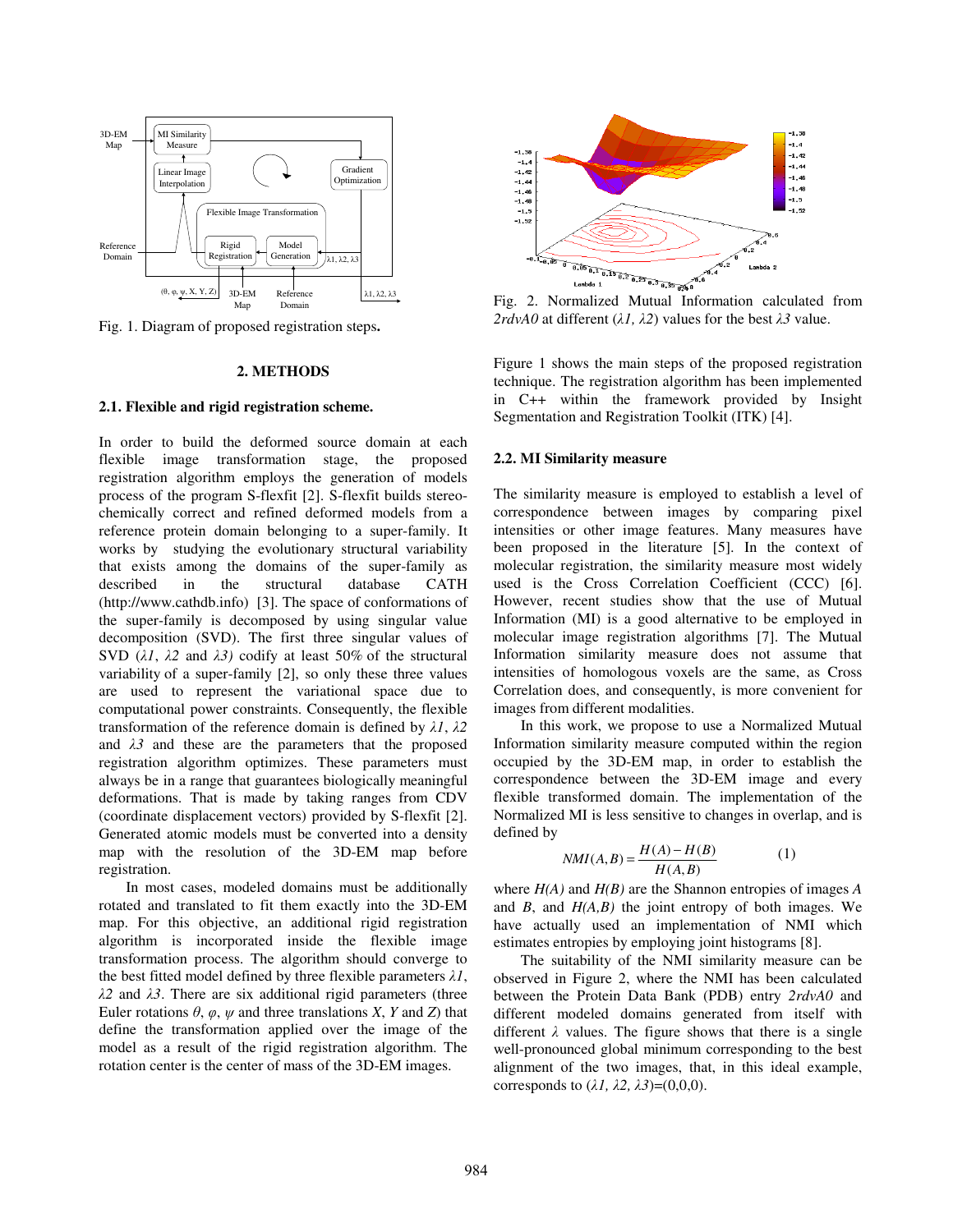| Target            | Reference    |              |                   |                   |                   |               | $\%$ |           | Min.        |
|-------------------|--------------|--------------|-------------------|-------------------|-------------------|---------------|------|-----------|-------------|
| Domain            | Domain       | Super-family | $\lambda$ range   | $\lambda$ 2 range | $\lambda$ 3 range | cl.           |      | $\%$ var. | <b>RMSD</b> |
| (PDB code)        | (PDB code)   |              |                   |                   |                   |               | sim. |           | (A)         |
| 1 cl102           | 1wdcB2       | 1.10.238.10  | (0.187.0.261)     | $(-0.559, 0.221)$ | $(-0.304, 0.469)$ | $\alpha$      | 30   | 76.19     | 3.318       |
| 1e5dB2            | $1$ mgo $A0$ | 3.60.15.10   | (0.001, 0.261)    | $(-0.150, 0.290)$ | $(-0.398, 0.156)$ | $\alpha\beta$ | 18   | 40.67     | 3.098       |
| $1\frac{1}{9}$ A0 | 1b7vA0       | 1.10.760.10  | $(-0.190, 0.001)$ | $(-0.240, 0.140)$ | $(-0.230, 0.360)$ | $\alpha$      | 31   | 52.28     | 2.895       |
| 1nm7A0            | lng2A1       | 2.30.30.40   | (0.009, 0.150)    | $(-0.120, 0.330)$ | $(-0.190, 0.420)$ | ß             | 29   | 35.84     | 2.840       |
| 1oyiA1            | $1$ ilv $C1$ | 3.40.30.10   | (0.020, 0.160)    | $(-0.400, 0.060)$ | $(-0.620, 0.410)$ | $\alpha\beta$ | 29   | 76.60     | 1.492       |

Table. 1. Entries of the Protein Data Bank used to simulate data (Target and Reference). Super-families,  $\lambda$  value intervals that guarantee biologically meaningful deformations of the reference, structural domain class (cl.), percentage of sequence identity between the target and reference domains (% sim.), percentage of super-family variability contained in the first three singular values of the SVD (% var.) and approximate minimum RMSD values (see text).

# **2.3. Gradient Optimization**

The optimization process has a significant role in the search of the correct transformation that produces the best possible alignment between images. The flexible transformation of the reference domain is defined by  $\lambda I$ ,  $\lambda 2$  and  $\lambda 3$ , so these are the parameters that the registration algorithm optimizes. The nature of our problem results in a similarity measure function with a global minimum (Figure 2). Finding the optimal solution can be solved by using Regular Step Gradient Descent Method (RSGD). Gradient based methods permit to find local minima with precision, and, although they are not accurate with functions with many local minima, in this case its behavior is the most convenient.

### **2.4 Additional rigid registration conformation**

The additional rigid registration algorithm uses a Mutual Information similarity measure calculated within the region occupied by the 3D-EM map and optimized by a Regular Step Gradient Descent Method. However, this rigid registration process just corrects small misalignments between images. Therefore, when working with real data, initial biology knowledge would be required to roughly align the 3D-EM images with the reference prior to applying the proposed registration algorithm.

### **3. EXPERIMENTS**

In order to evaluate the usefulness of the proposed registration algorithm, simulated data from the Protein Data Bank (PDB, http://www.rcsb.org) have been used. The experiment consists on the flexible registration of a given super-family reference domain into a simulated 8 Å resolution map (called Target) generated by another domain of the same super-family (sampling rate 2 Å/voxel). The experiment has been repeated for 5 cases whose properties are represented in Table 1. These domains from each CATH Class level α, β, αβ [3] are selected as a subset of the superfamilies studied in [9]. These domains describe the relative spatial layout of the α helices and β sheets, and are representative enough to test the algorithm. Targets and

references are initially aligned by MAMMOTH [10]. This test simulates the case that occurs when the actual structure at atomic level in a 3D-EM map is not solved, but its superfamily and a structural relative are known. Since it is simulated data, the atomic resolution image belonging to the target is also available; and this allows calculating the Root Mean Squared Distance (RMSD) between the backbones of the target domain and the resulting best fitted model in order to verify the success of our registration algorithm. The RMSD is calculated identifying the common backbone atoms by performing a structural alignment with MAMMOTH [10], and then computing their RMSD. We assume that the best RMSD obtained by calculating distances between atomic targets and a set of 125 models can be considered as the minimum possible in order to evaluate the values of the obtained best fitted models.

# **4. RESULTS**

Conceptually, RMSD is not directly correlated with any image medium resolution metric, so RMSD values for resulting best fitted models will be always bigger than those obtained with MAMMOTH alignments. We consider that a registration has been convenient when the difference in RMSD with the minimum is less than  $2 \text{ Å}$  (voxel size) [2]. Table 2 shows the described experiment results. In all cases, except for 1e5dB2, obtained RMSD values are below the minimum value (Table 1) plus  $2 \text{ Å}$ . For two of the five cases (1cll02, 1ls9A0), RMSD values improve those obtained by applying a grid of a finite number of models (125 models) [2] and the alternative program Colores [1] (CCC Similarity Measure), and for one of the other cases, maintains a similar value (1nm7A0). Only for 1e5dB2, that is the case with significantly less sequence similarity between reference and target, the result worsens. Figure 3 shows the fitting into the target domain 1ls9A0 of two models obtained from the reference domain 1b7vA0 without any registration (left) and after applying the proposed registration algorithm (right). Results have been obtained for the following registration options:  $\lambda i$  minimum and maximum step sizes  $0.001/0.05$ , rigid parameters minimum and maximum step sizes 0.001/0.4 and relaxation factor for Gradient optimizer 0.5.